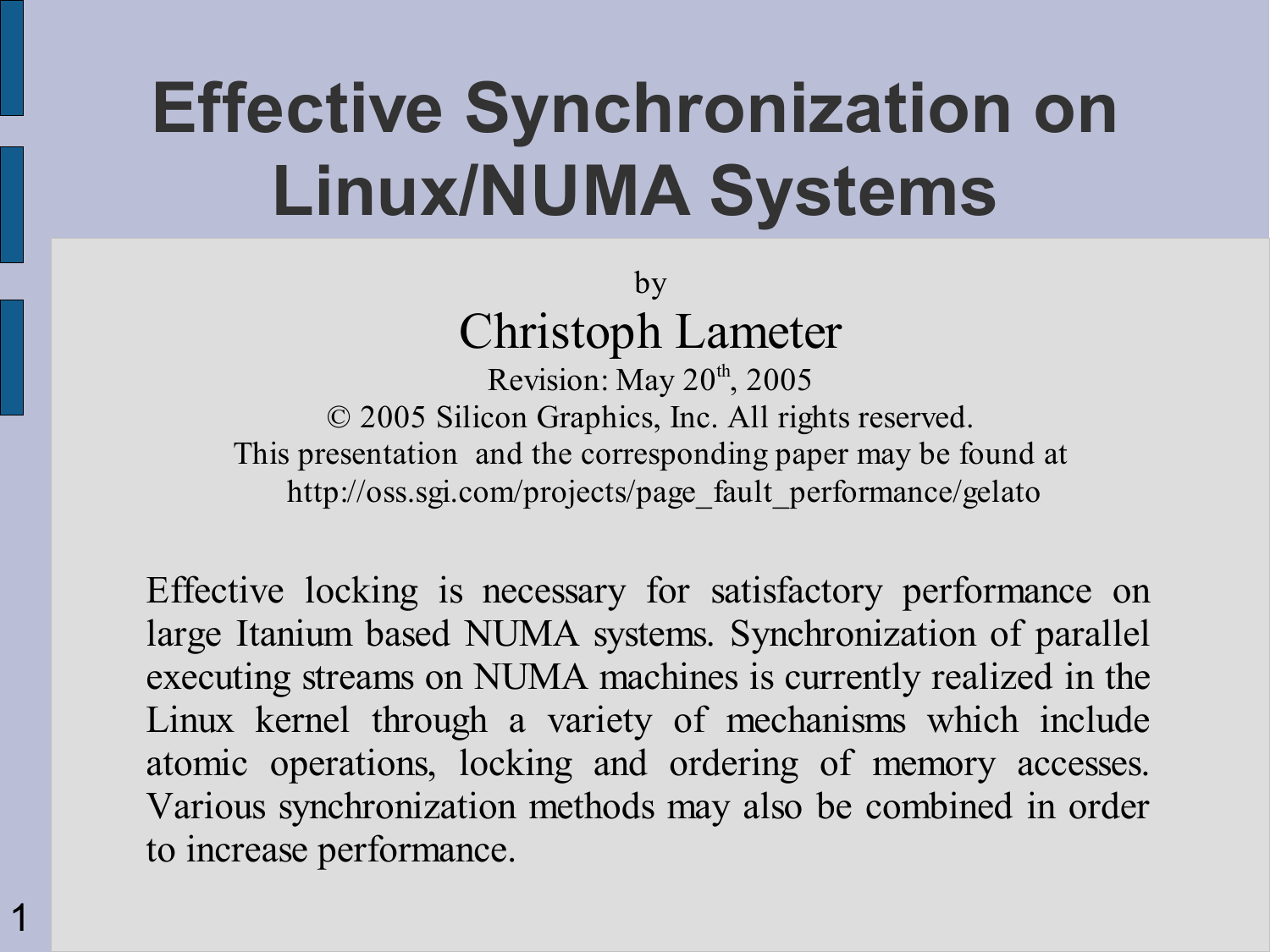### **Introduction**

- Limits on processor clock rate
	- Future: *Multi-Core* and *NUMA* everywhere
	- Parallelism Itanium / Multi-Core
- *Synchronization Methods*
	- Critical Component for concurrency
	- Determines viable hardware scaling
- Outline
	- Existing synchronization on Linux / Itanium
	- Reasons for issues with lock contention arises
	- Hierachical Backoff Locks on large NUMA systems.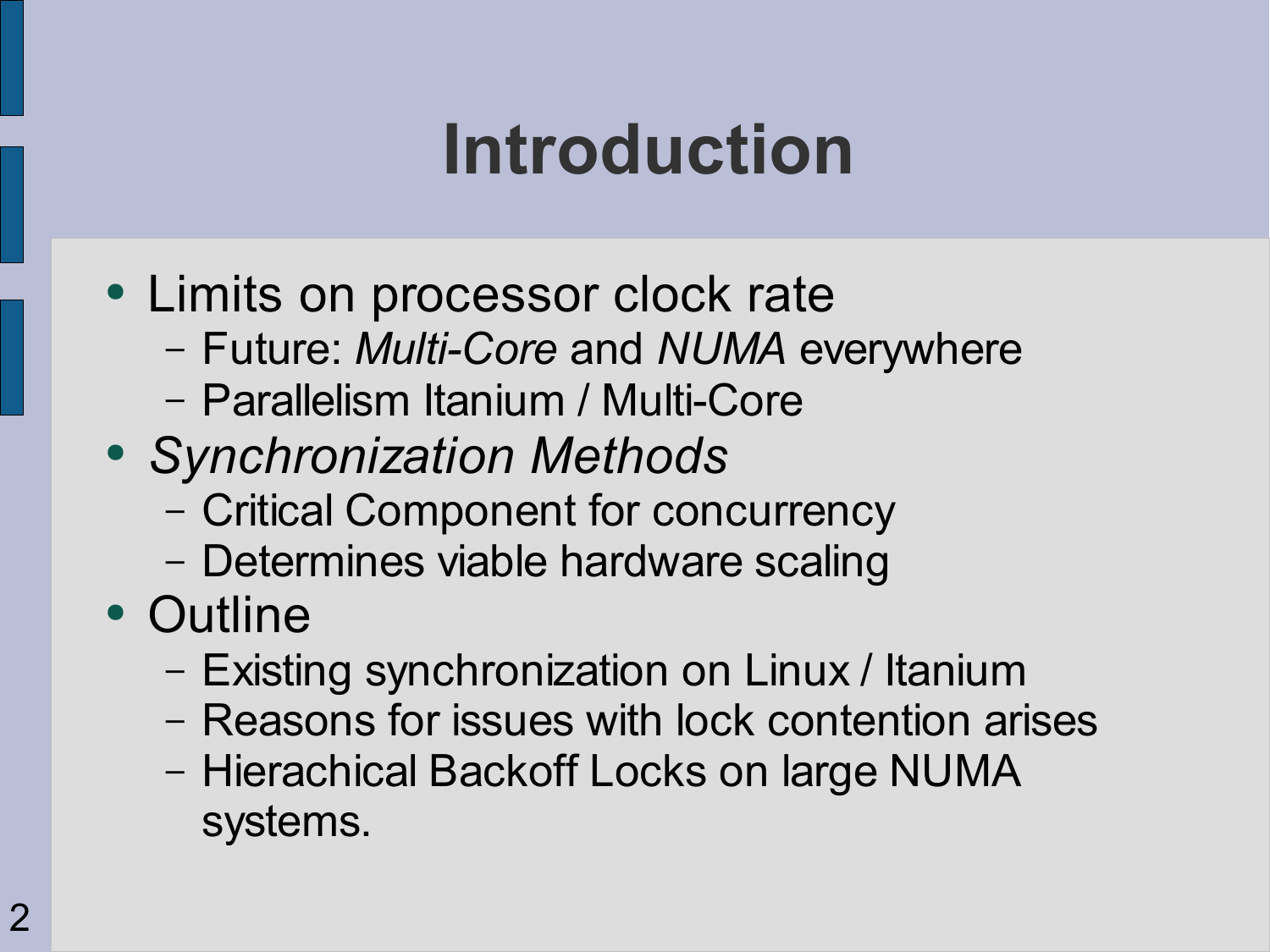# **Basic Atomicity**

- NUMA Multiprocessor **Systems** 
	- NUMA interconnect
	- Hardware consistency protocol
- Node
	- Processor/ Memory
- Cache Line
- MESI type
	- Coherent view of memory
	- In Hardware

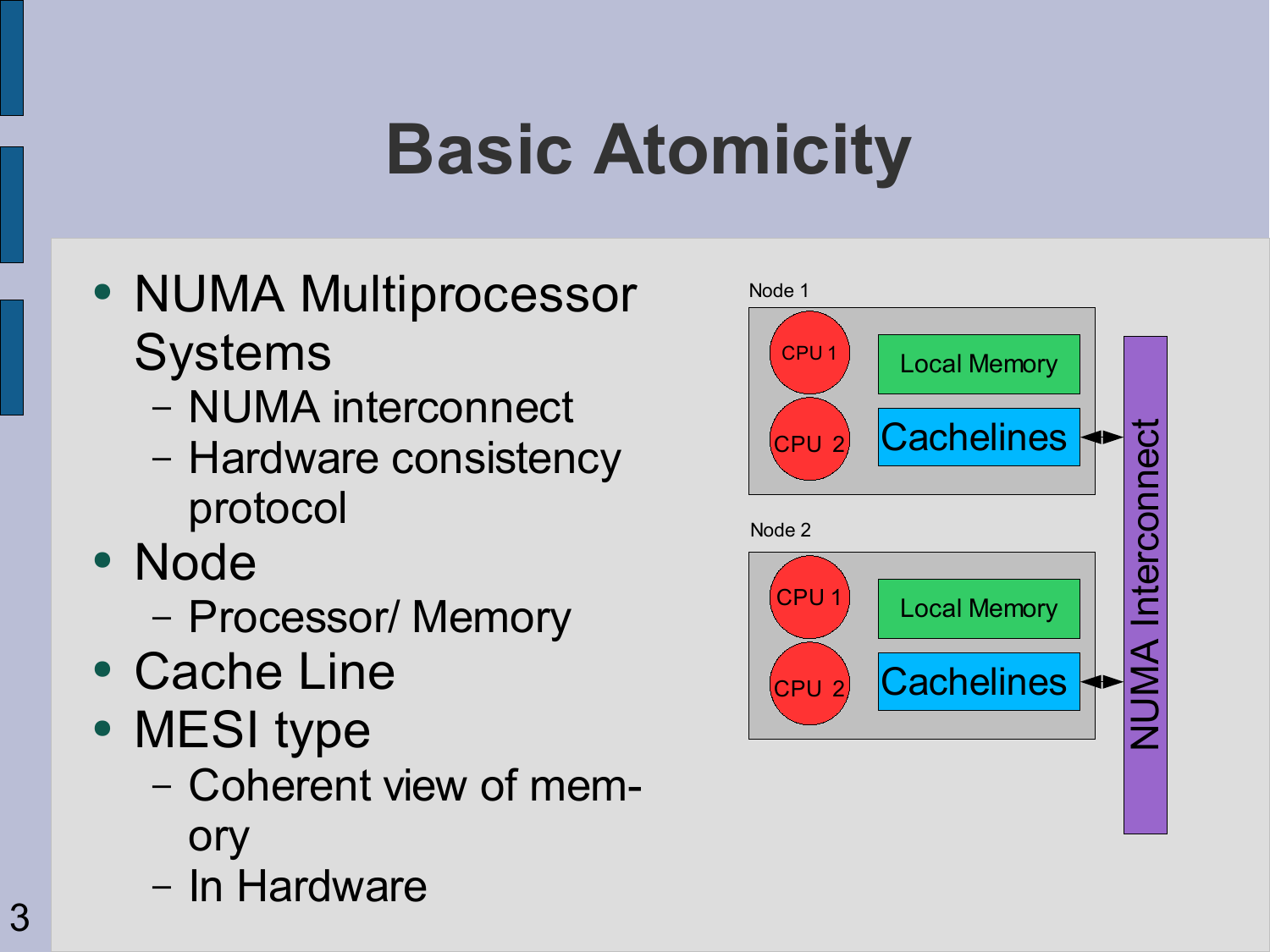#### **Cache Lines**

- Modes of Cachelines
	- Shared
	- Exclusive
- Cache Lines
	- Efficiency
	- Optimization
	- Bouncing
- Special Operations – Read Modify Write

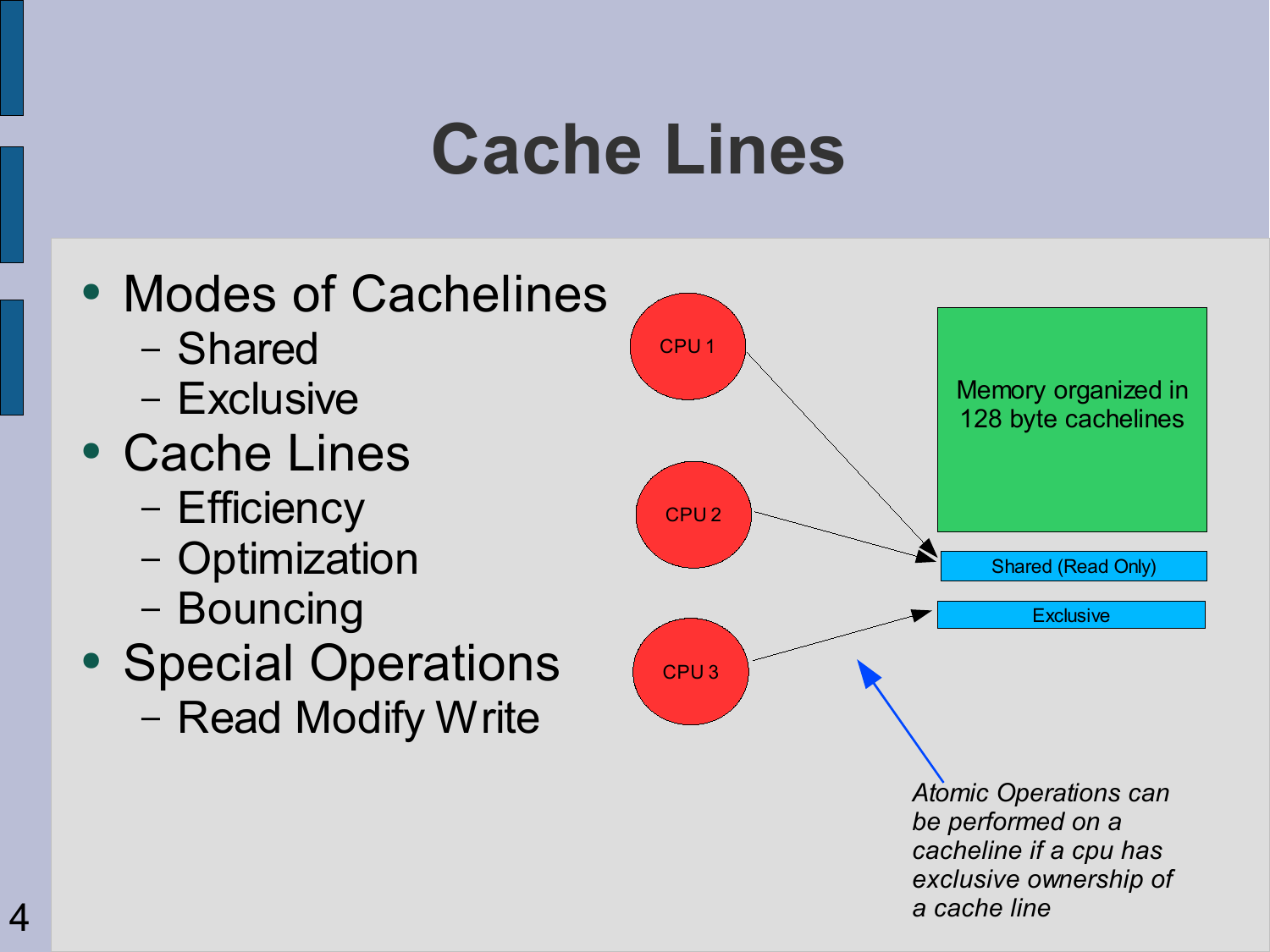#### **Atomic Loads and Stores**



- 64 bit atomic operations
	- Alignment issues
- RCU functions in the Linux kernel
- A lockless insertion of a list element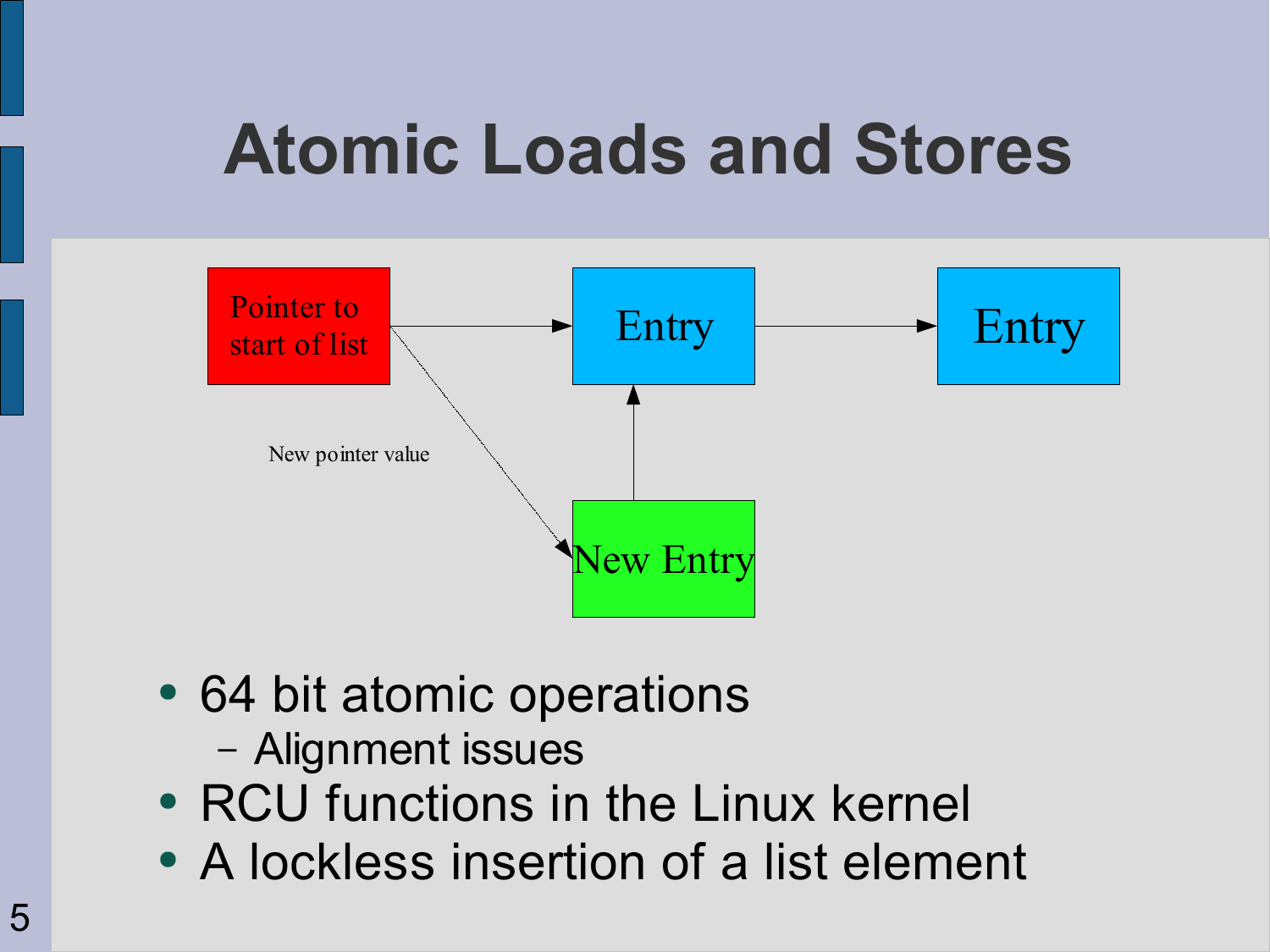### **Barriers and Acquire/Release**

- Itanium Memory accesses
	- Unordered by nature
	- Necessity of ordering memory accesses
	- Memory Fence
	- Instructions with acquire / release semantics
	- Write and Read barriers
- Semaphore instructions
	- Necessity
	- Efficiency vs. atomic loads / stores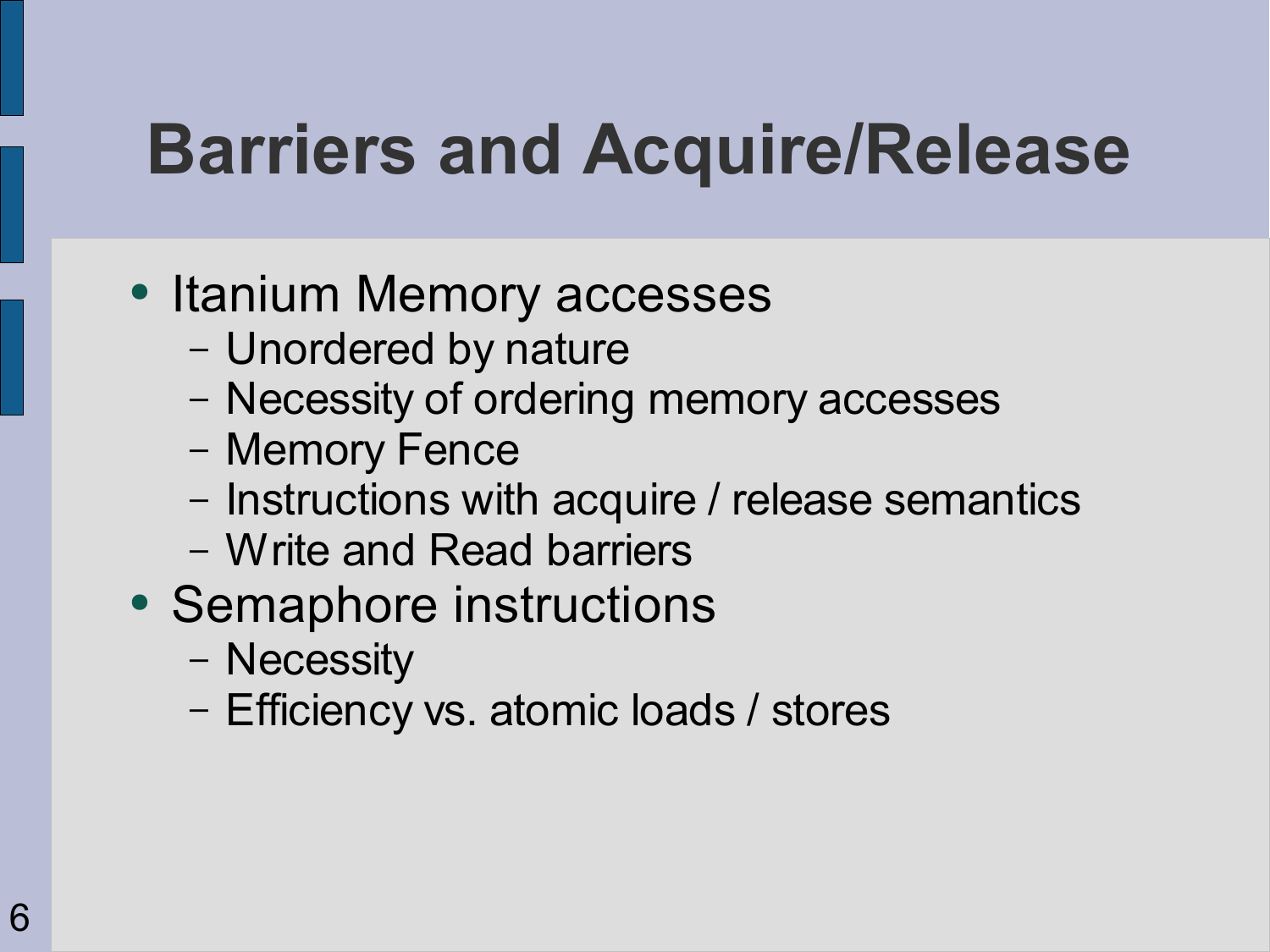# **Linux RCU Lockless List Manipulation**

{

}

}

- In include/linux/list.h
	- list\_add\_rcu(*struct list\_head \*new, \*head*)
	- list\_del\_rcu(*struct list\_head \*entry*)
	- list for each entry rcu(..)
- Single writer/ multiple readers
	- Deferral of freeing objects
		- rcu read lock
		- rcu read unlock

void list add rcu(struct list head \* new, struct list head \* prev, struct list head \* next)

 $new\text{-}next = next$ :  $new\text{-}spec = prev;$ smp\_wmb(); next->prev = new;  $prev\text{-}next = new;$ 

void list add rcu(struct list head \*new, struct list head \*head) {

list add rcu(new, head, head->next);

• Write exclusive requires a regular lock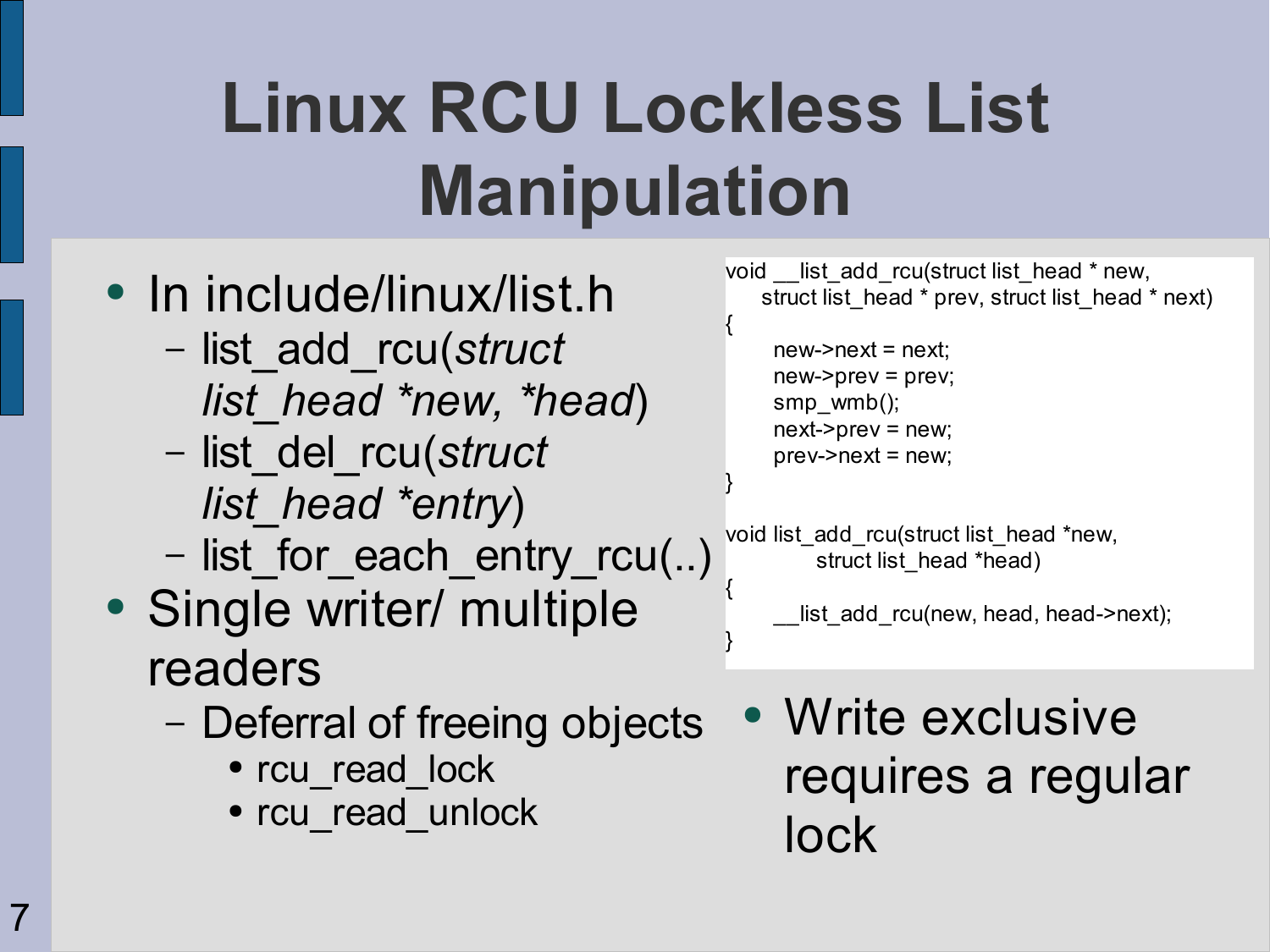# **Itanium Semaphore Instructions**

- Read Modify Write cycles
	- exclusive cacheline
	- Non-speculative
	- Pipeline stalls
	- Acquire or release semantics
- Single processor effects a certain state change
	- Compare and Exchange CMPXCHG
	- Fetch and add FETCHADD
	- Exchange XCHG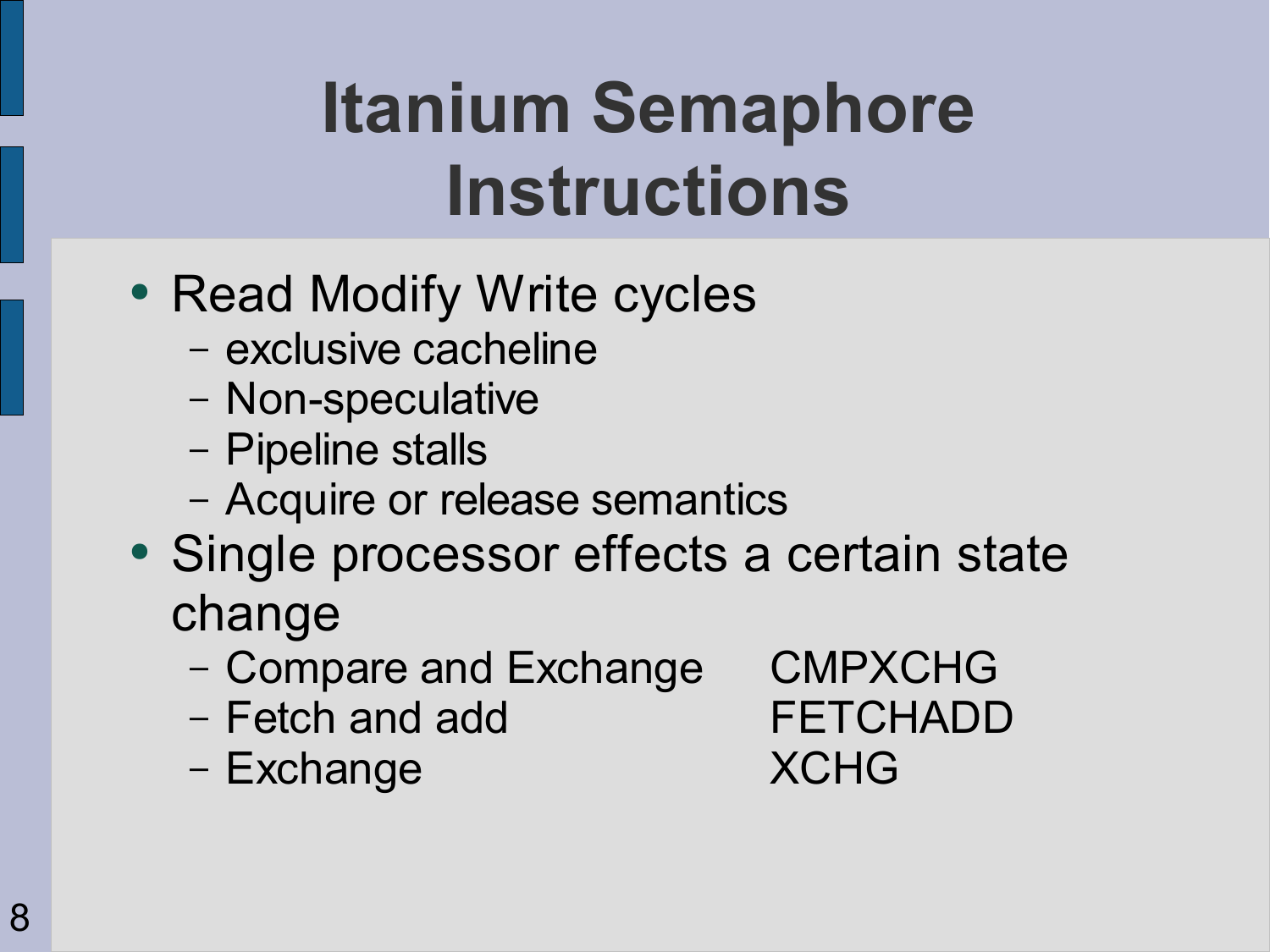## **The Spinlock Implementation**



- Protected Data
- Critical Sections
- Locking
- Unlocking
- Exclusive Cache line use vs. Shared Cache line
- Bouncing Cachelines
- Spinlocks under contention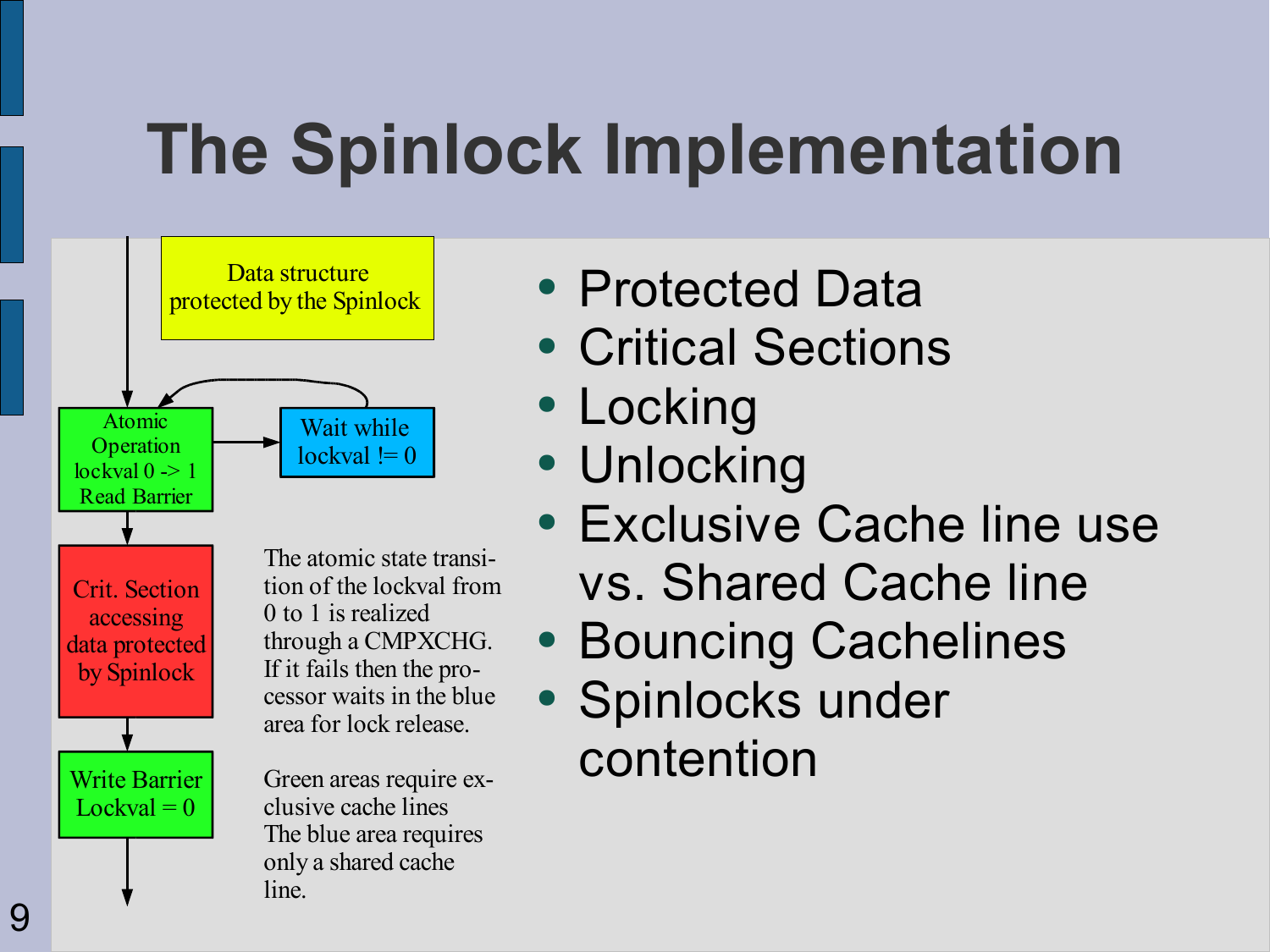## **Spinlock Examples**

- Spinlock Functions Sample Use
- 

spin\_lock(spinlock\_t \*lock); spin\_unlock(spinlock\_t \*lock);

> spin\_lock(&mmlist\_lock); list add(&dst mm->mmlist, &src mm->mmlist); spin\_unlock(&mmlist\_lock);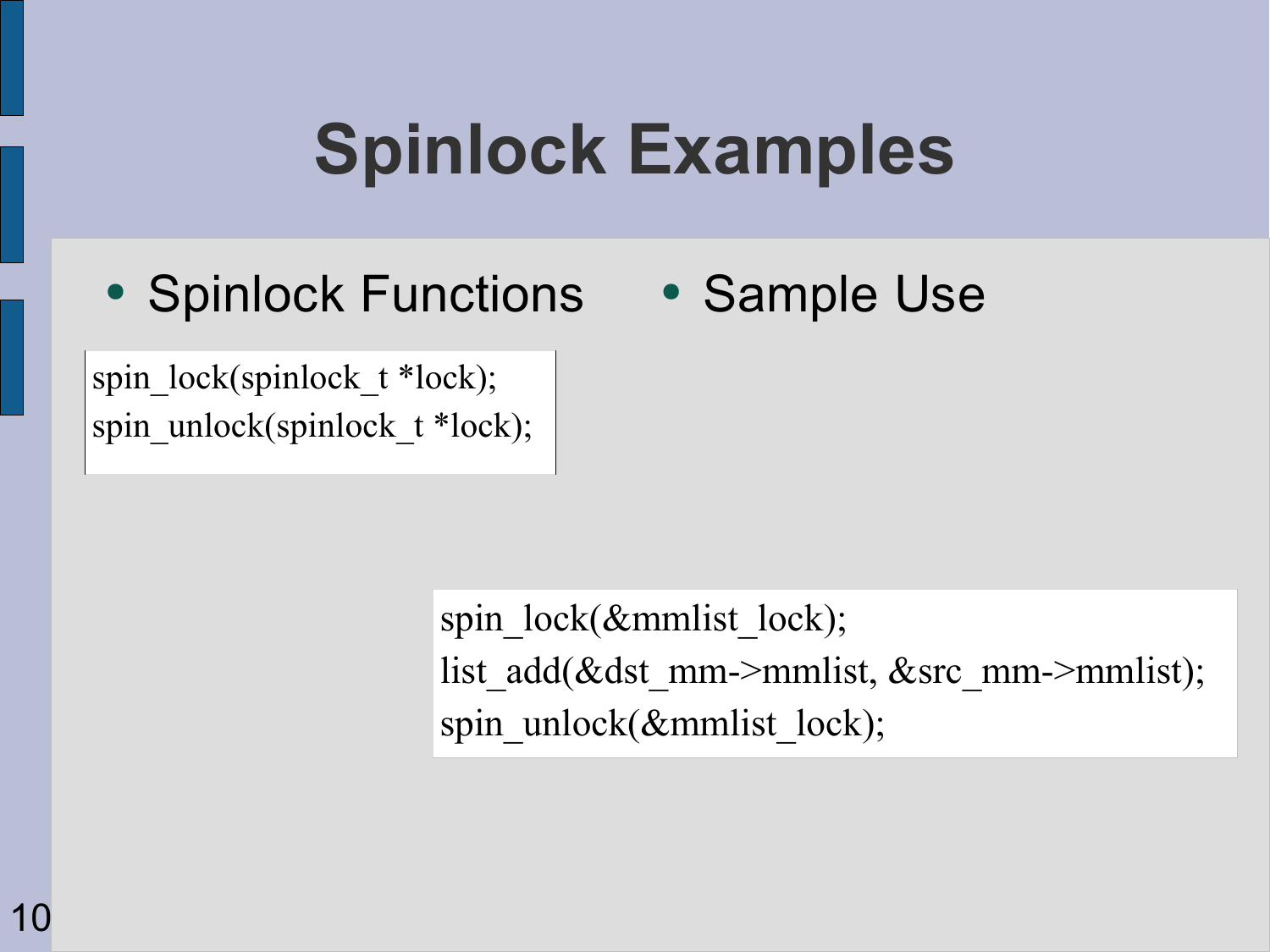#### **Time in the Page Fault Handler**

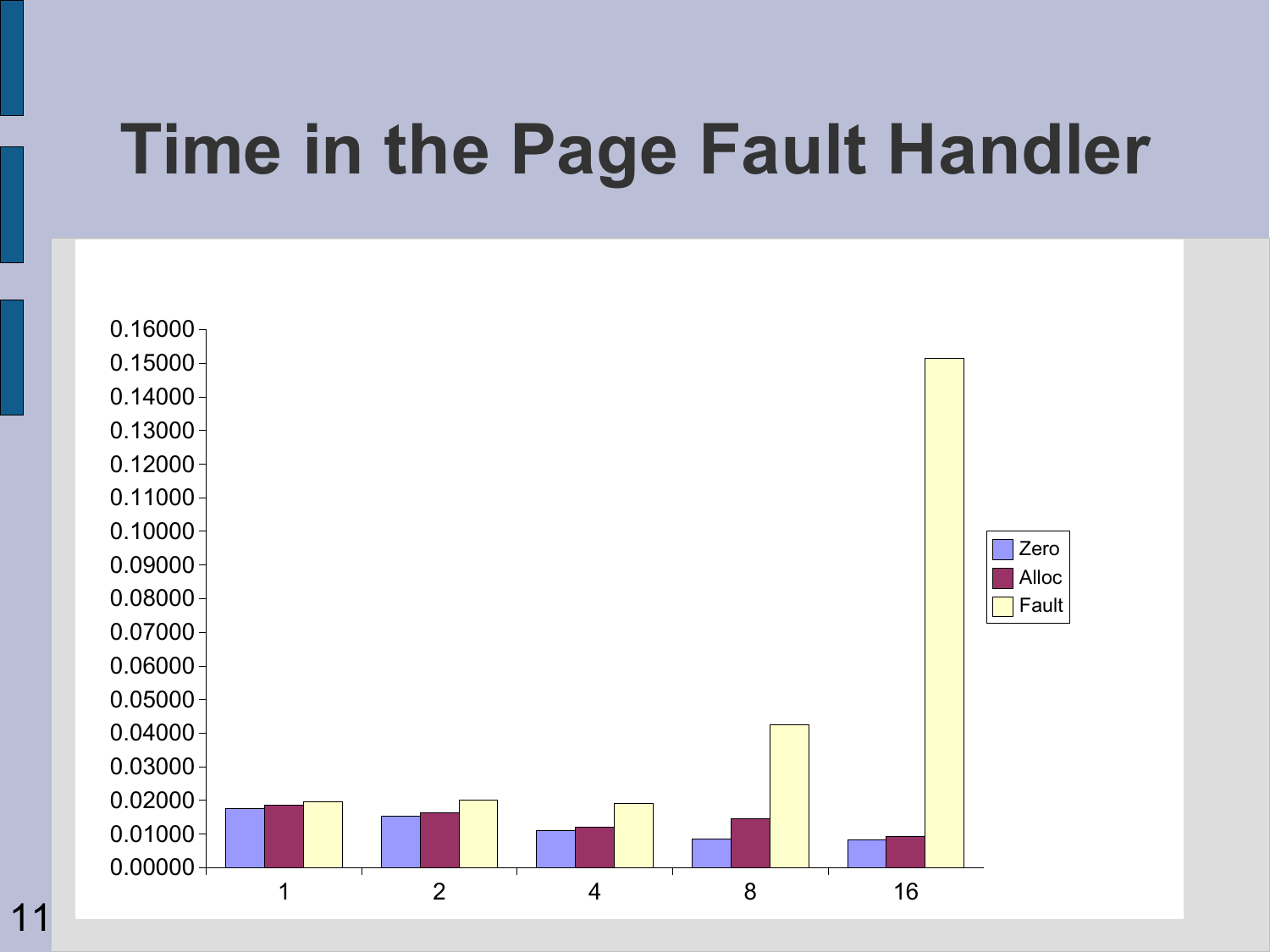### **Reader/Writer Spinlocks**

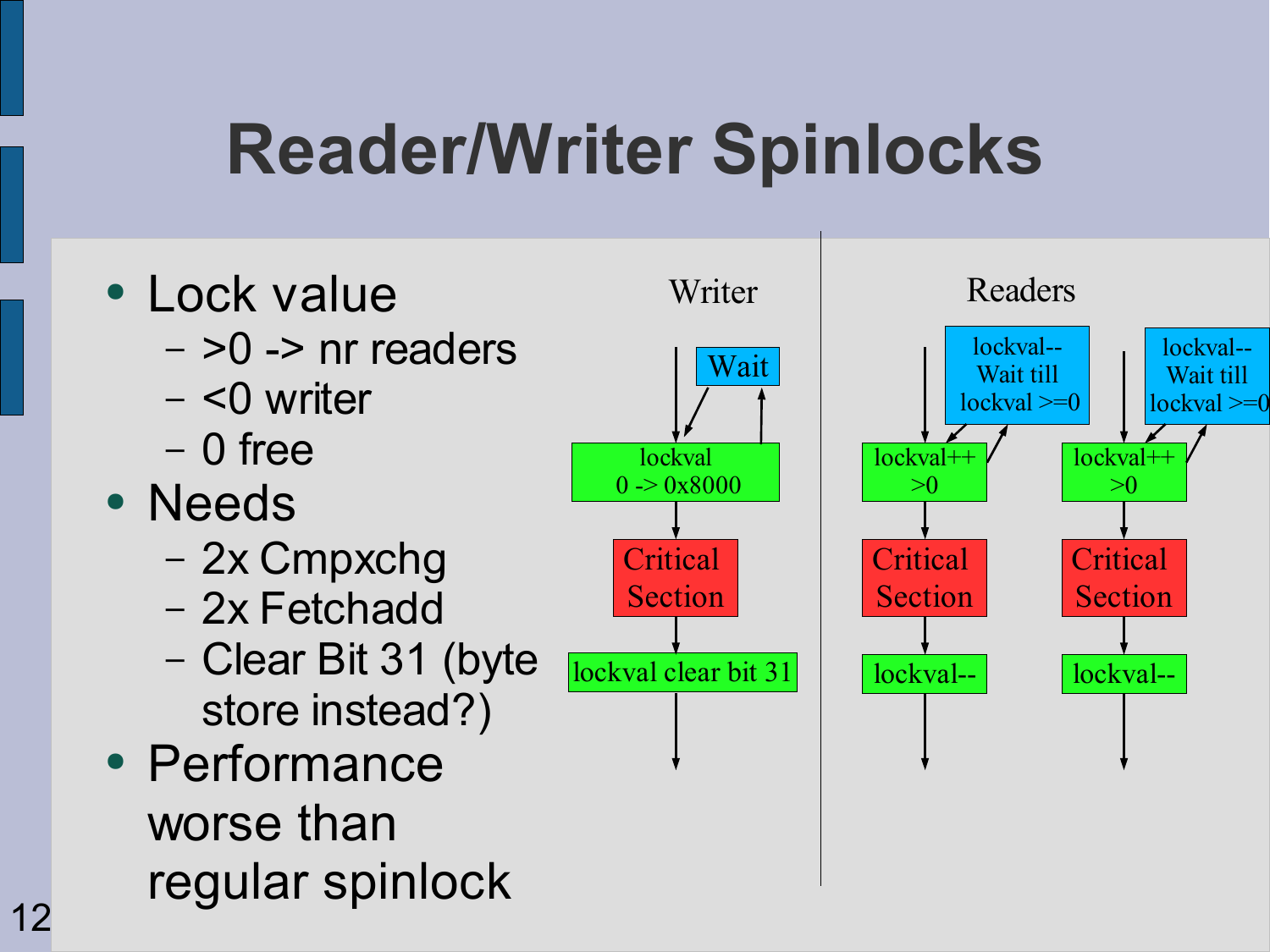### **Sequence locks**

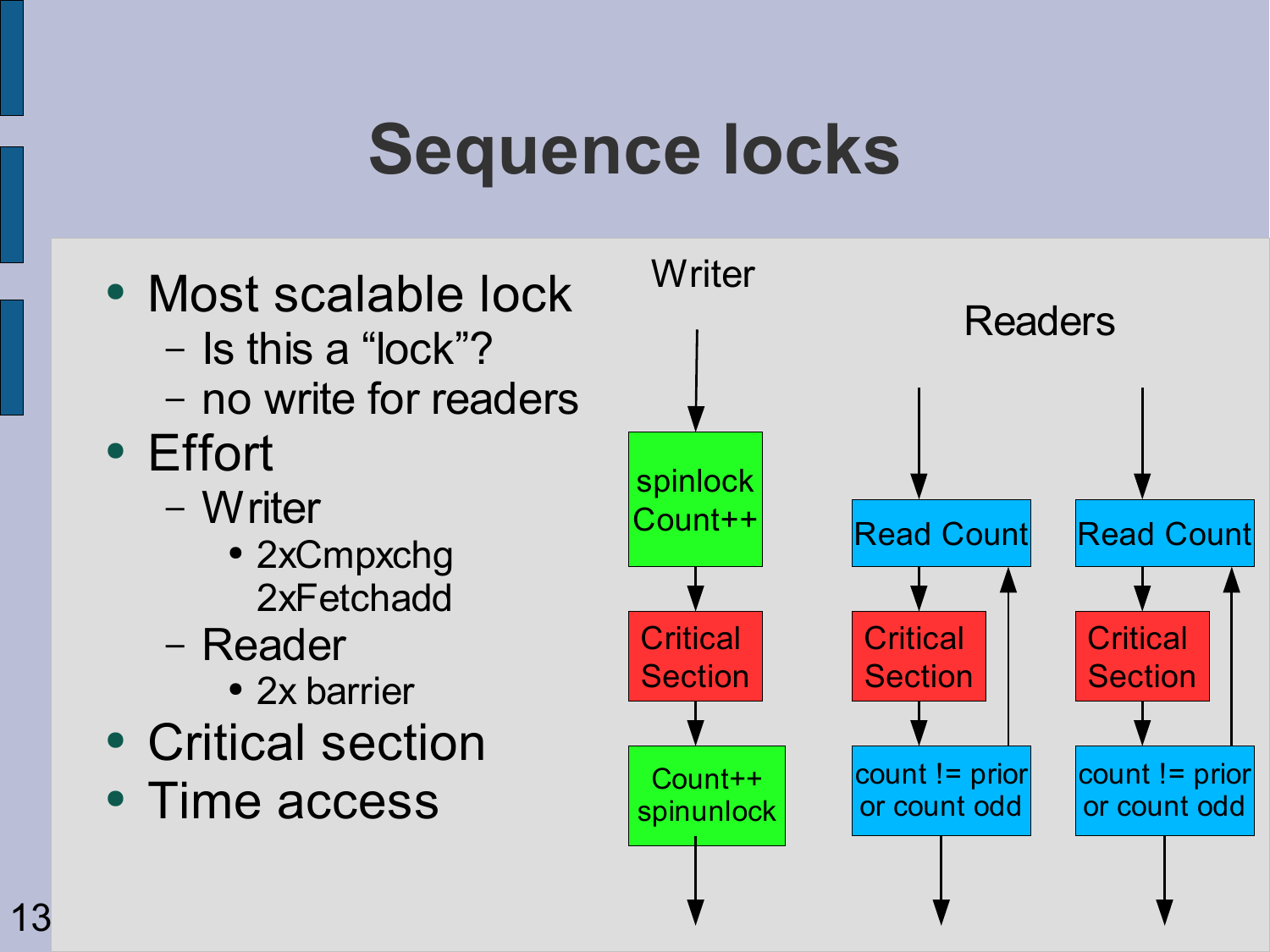## **Atomic Variables and Usage Counters**

- Use of "atomic\_t"
- Explicit use of memory barriers
- Usage counters and atomic\_dec\_and\_test
- Risk of cache line bouncing due to counter increments and decrements
- Effort
	- High
		- Increment
		- Decrement
		- Add
	- Low
		- Assignment
		- Store
		- Loads
	- Very high
		- Bit Operations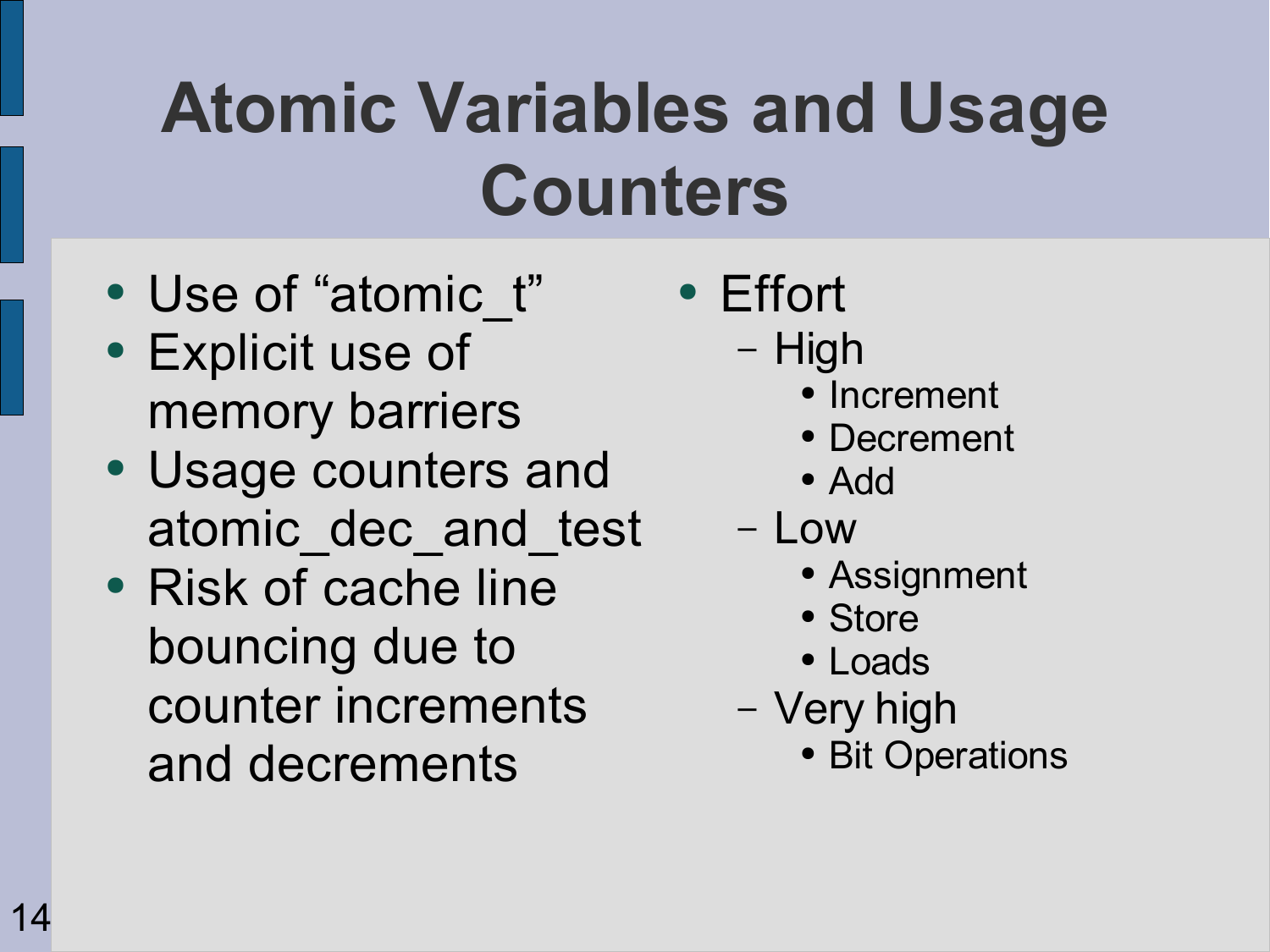# **Example of atomic\_dec\_and\_test**

```
/*
* Decrement the use count and release all resources for an mm.
*/
void mmput(struct mm_struct *mm)
\{if (atomic_dec_and_test(&mm->mm_users)) {
         exit aio(mm);
         exit_mmap(mm);
         if (!list empty(\&mm->mmlist)) {
             spin_lock(&mmlist_lock);
             list_del(&mm->mmlist);
             spin_unlock(&mmlist_lock);
         }
         put swap token(mm);
         mmdrop(mm);
    }
}
```
SYMBOL GPL(mmput);

15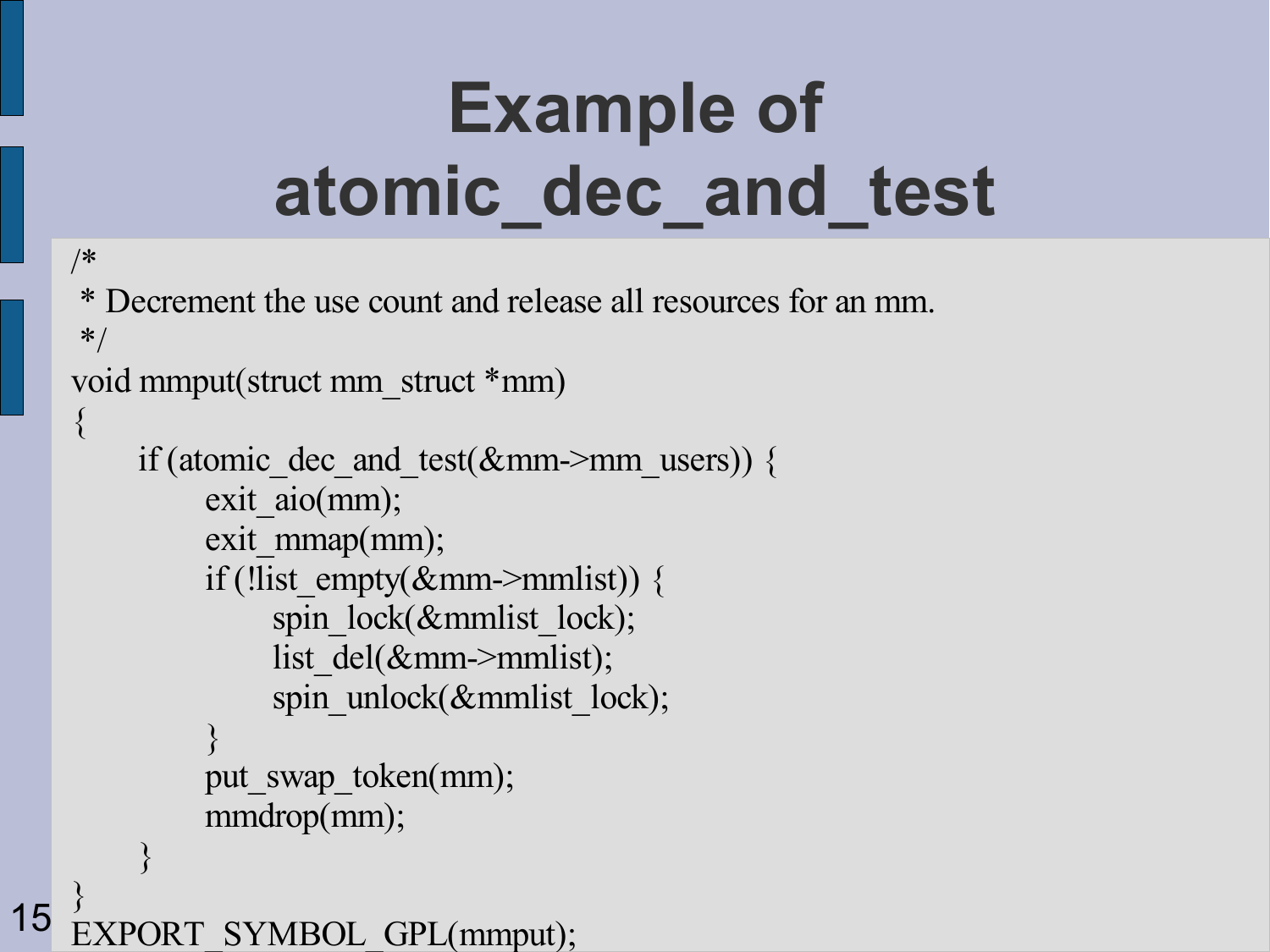## **Per CPU "Atomicity"**

- Guaranteed if one processor is accessing variables reserved for its own use.
- Disabling interrupts, preemption to guaranteed non interference by interrupts or the process being moved to another processor.
- Splitting of counters per cpu to avoid atomic operations
- Counter coherency issues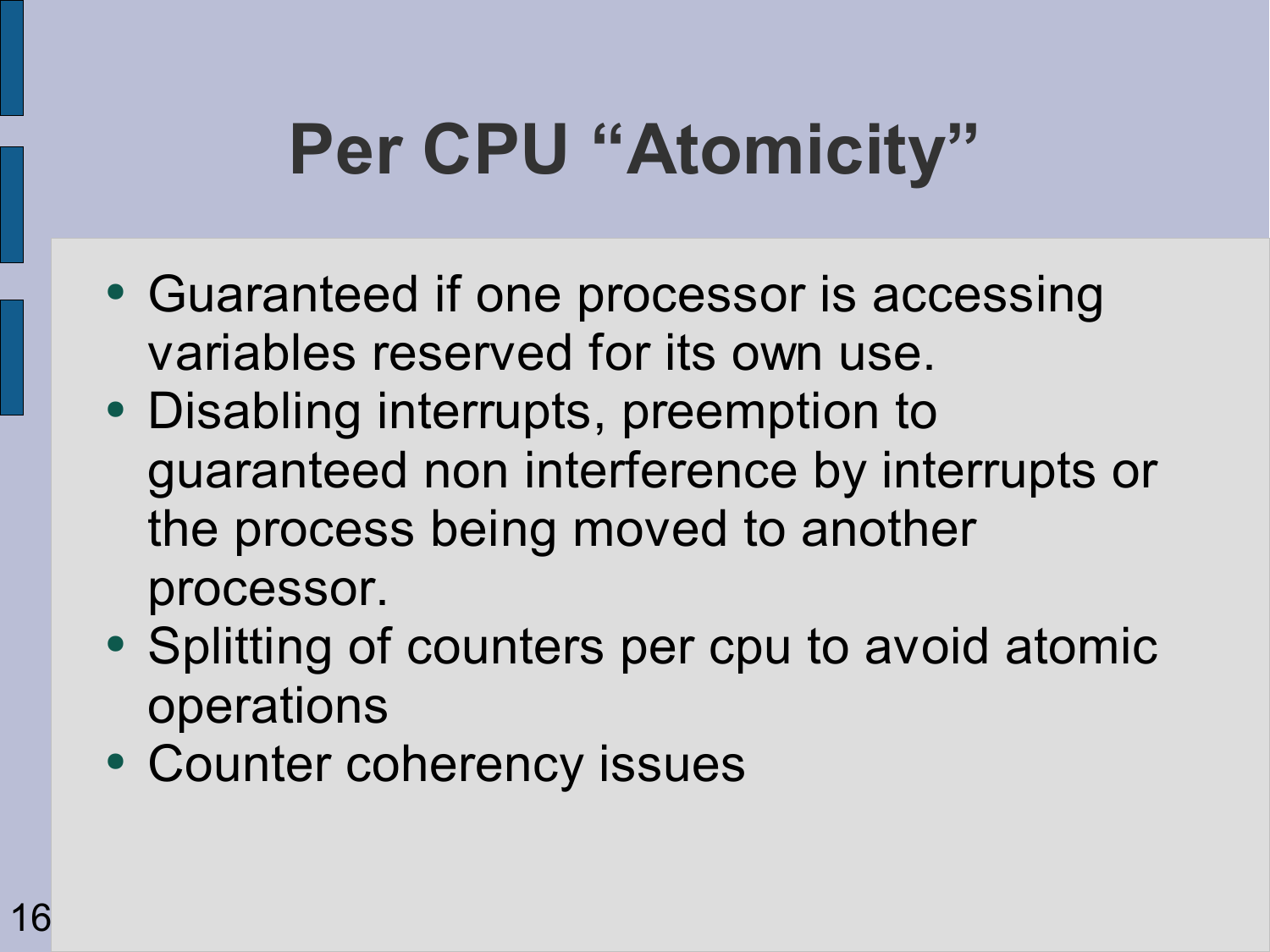# **Combining Techniques**

- Earlier example of rcu locks and spinlocks
- Page Fault Patches
	- Page table spinlock
	- Mmap\_sem
	- Limited atomic operations
- Redefining a spinlock – Do not modify only populate
- Severity of changing lock semantics

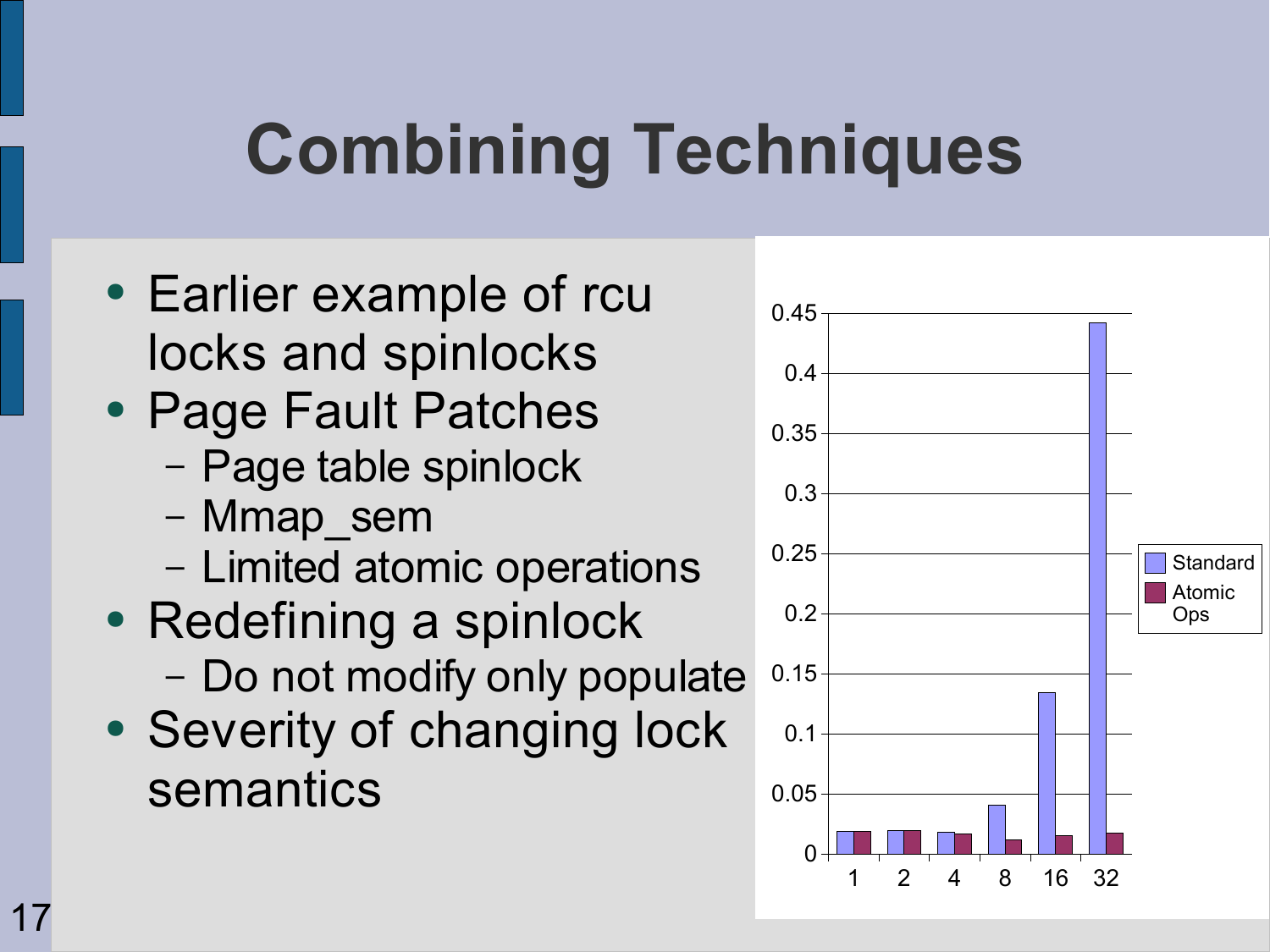# **Other Locking Approaches**

- Backoff Algorithms
	- Obvious choice
	- Simple Backoff
	- Ethernet style exponential backoff
- Queue locks
	- Access ordering
	- Slow typical combined with simple spinlock
	- Fairness addressed
	- MCS
		- John Stultz MCS Queue implementation for Linux
- Locking based on Hardware features
	- Bypass cache coherency protocol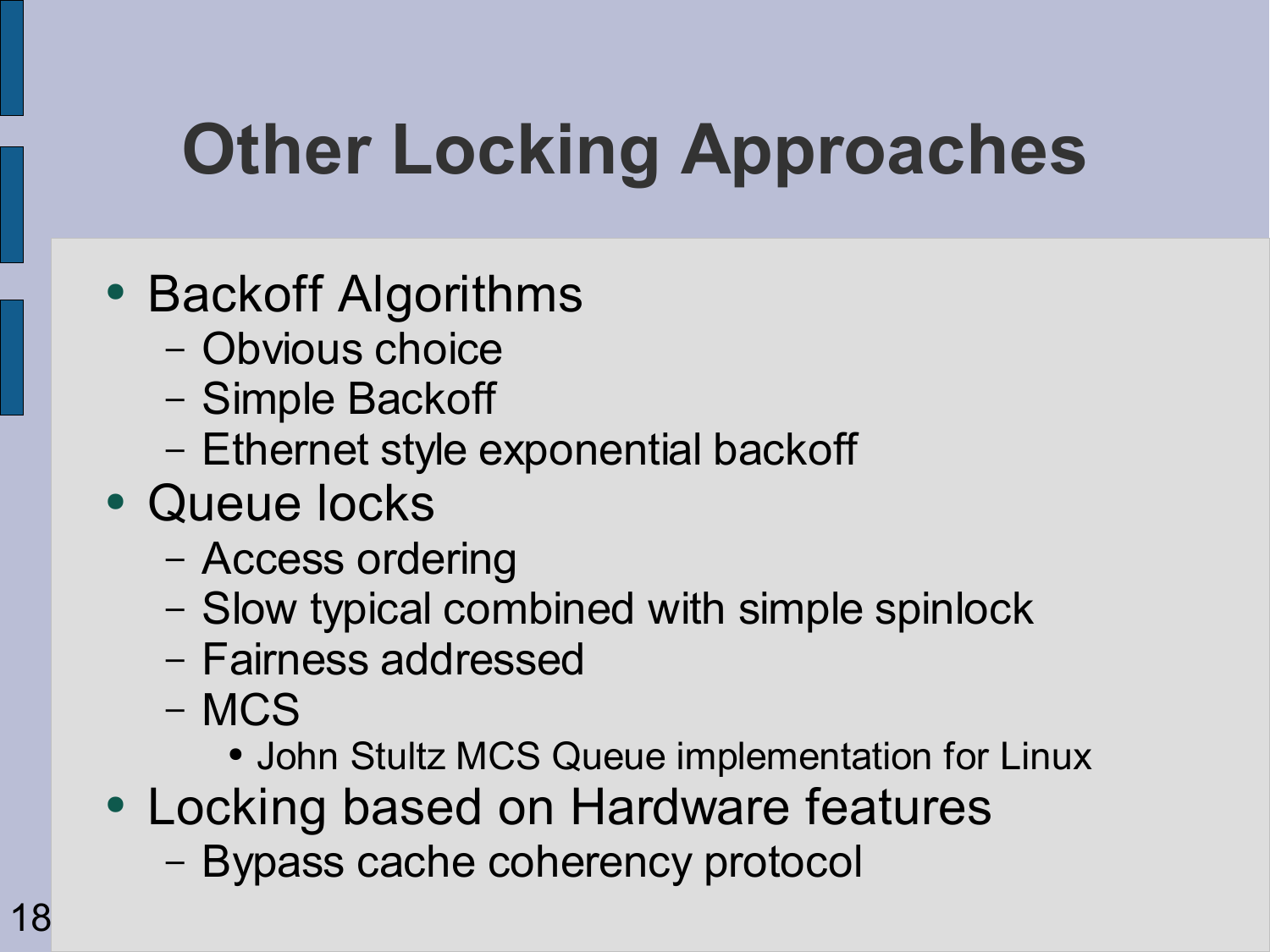### **Hierarchical BackOff Locks**

#### ● HBO

- NUMA aware backoff
- Limit off node contention
- Starvation and Anger Levels
- **Disadvantages** 
	- Additional load operation
	- Complexity of contention handling